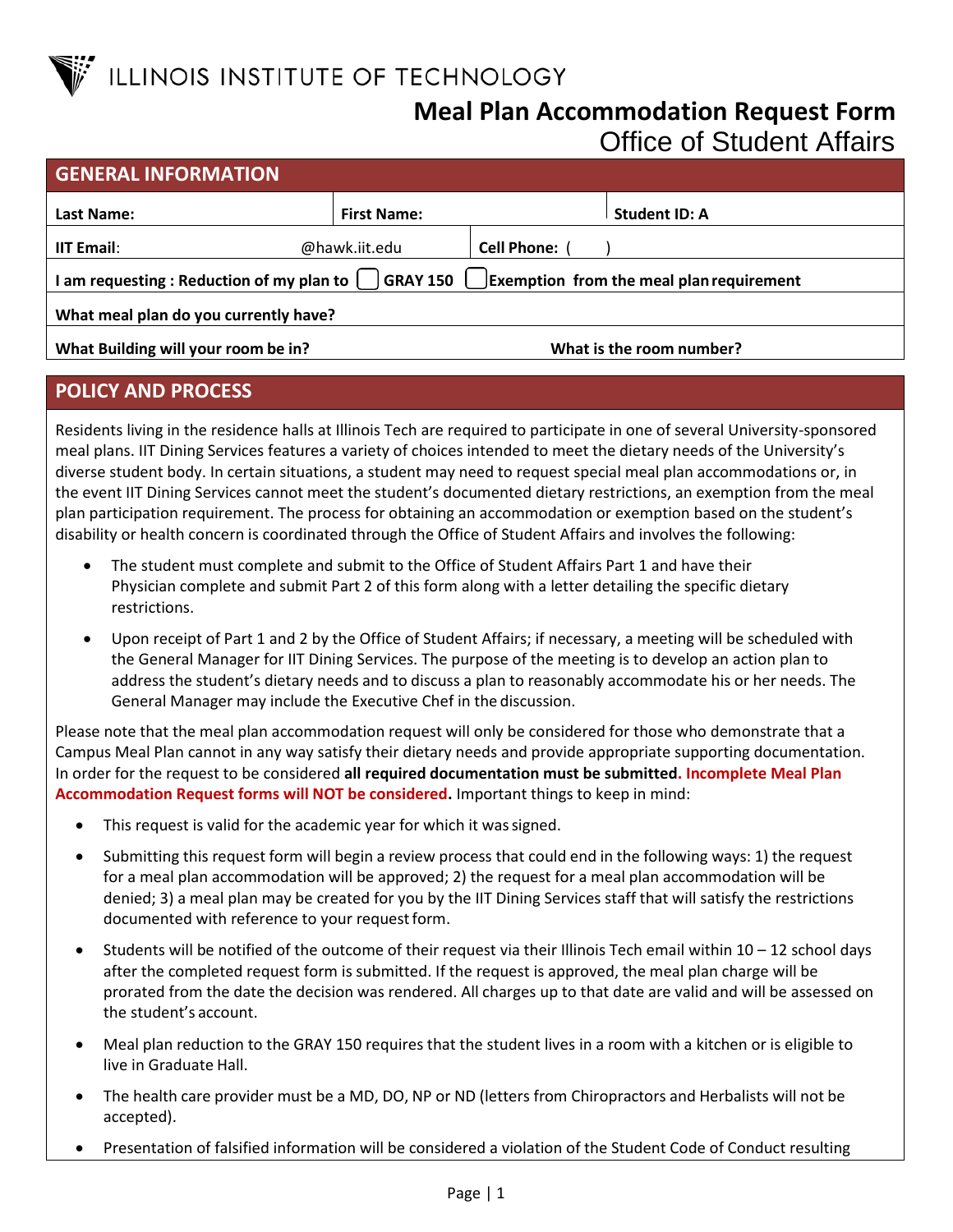| <b>PART 1 - STUDENT MEDICAL INFORMATION</b><br>(To be completed by Student as part of a Medical Meal Plan Accommodation Request) |                                                                                                                                                                                                                                                        |
|----------------------------------------------------------------------------------------------------------------------------------|--------------------------------------------------------------------------------------------------------------------------------------------------------------------------------------------------------------------------------------------------------|
| meal plan.                                                                                                                       | 1. Explain the nature of your medical condition and why you believe you require an exemption from a campus                                                                                                                                             |
|                                                                                                                                  |                                                                                                                                                                                                                                                        |
|                                                                                                                                  |                                                                                                                                                                                                                                                        |
|                                                                                                                                  |                                                                                                                                                                                                                                                        |
|                                                                                                                                  |                                                                                                                                                                                                                                                        |
|                                                                                                                                  |                                                                                                                                                                                                                                                        |
|                                                                                                                                  |                                                                                                                                                                                                                                                        |
| When did your symptoms first begin?<br>2.                                                                                        |                                                                                                                                                                                                                                                        |
| When did you first seek treatment?<br>3.                                                                                         |                                                                                                                                                                                                                                                        |
| 4a. Are you currently being treated by a physician?<br>4b. Have you been referred to a specialist?                               | $\Box$ Yes<br>$\Box$ No<br>a.<br>$\Box$ Yes<br>$\Box$ No<br>b.                                                                                                                                                                                         |
| What foods can you eat?<br>5.                                                                                                    |                                                                                                                                                                                                                                                        |
|                                                                                                                                  |                                                                                                                                                                                                                                                        |
|                                                                                                                                  |                                                                                                                                                                                                                                                        |
|                                                                                                                                  |                                                                                                                                                                                                                                                        |
| 6. If you are granted your requested accommodation how will you provide food for yourself?                                       |                                                                                                                                                                                                                                                        |
|                                                                                                                                  |                                                                                                                                                                                                                                                        |
|                                                                                                                                  |                                                                                                                                                                                                                                                        |
|                                                                                                                                  |                                                                                                                                                                                                                                                        |
|                                                                                                                                  |                                                                                                                                                                                                                                                        |
| <b>AGREEMENT AND AUTHORIZATION</b>                                                                                               |                                                                                                                                                                                                                                                        |
|                                                                                                                                  | By signing below, you acknowledge you have read the information above in the "Policy and Process" section and that the                                                                                                                                 |
| Office of Student Affairs.                                                                                                       | information provided with this request is accurate, to the best of your knowledge. By signing, you authorize your medical<br>representative and Illinois Tech Student Health & Wellness Services to release any appropriate medical information to the |
| <b>For Medical Exemption Requests:</b>                                                                                           |                                                                                                                                                                                                                                                        |
| $\mathbf{L}$ aive $\mathbf{D}$                                                                                                   |                                                                                                                                                                                                                                                        |

Also, I give Dr. of the Medical Clinic/Center permission to release any and all relevant information needed for consideration of the meal plan accommodation request to Illinois Institute of Technology.

*Student Signature Date*